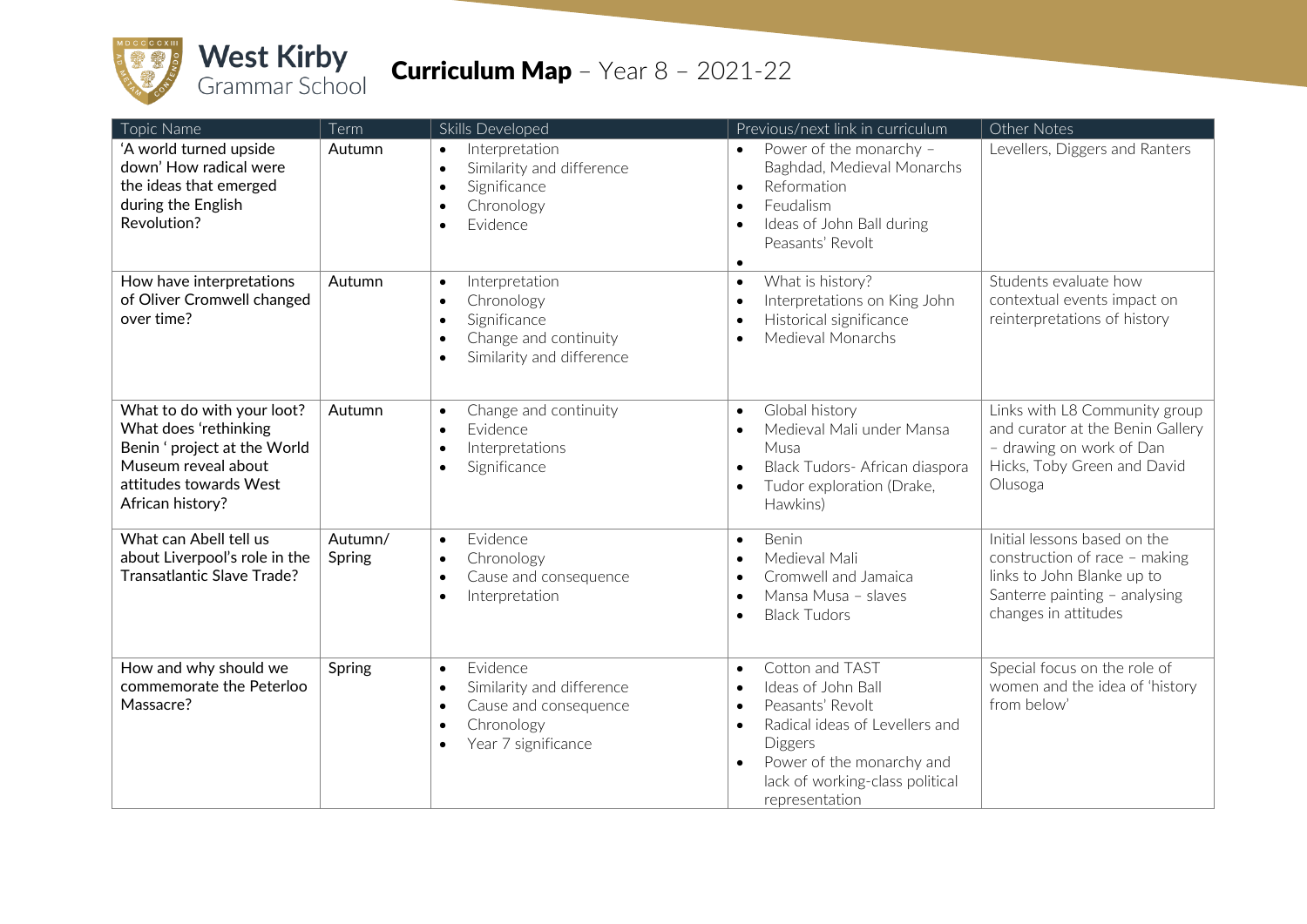

|                                                                                                                             |        |                                                                                                                                                                    | Resistance<br>$\bullet$                                                                                                                                                                                                                                                                                 |                                                        |
|-----------------------------------------------------------------------------------------------------------------------------|--------|--------------------------------------------------------------------------------------------------------------------------------------------------------------------|---------------------------------------------------------------------------------------------------------------------------------------------------------------------------------------------------------------------------------------------------------------------------------------------------------|--------------------------------------------------------|
| What did colonialism look<br>like in the 19th Century?                                                                      | Spring | Evidence<br>$\bullet$<br>Significance<br>$\bullet$<br>Similarity and difference<br>$\bullet$<br>Change and continuity<br>$\bullet$<br>Interpretations<br>$\bullet$ | Medieval Baghdad and Islamic<br>$\bullet$<br>Empire<br>Medieval monarchs - empire<br>$\bullet$<br>and control<br>Tudor and the expansion of<br>$\bullet$<br>empire - Hawkins<br>(colonisation leads to<br>degradation of native people)<br>Cromwell and Empire<br>$\bullet$<br><b>TAST</b><br>$\bullet$ | 3 case studies - India, Ireland<br>and Kenya           |
| What was the experience<br>of Commonwealth troops in<br>World War One?                                                      | Spring | Similarity and difference<br>$\bullet$<br>Cause and consequence<br>$\bullet$<br>Chronology<br>$\bullet$<br>Evidence<br>$\bullet$<br>Interpretation<br>$\bullet$    | Colonialism<br>$\bullet$<br>Empire - Medieval Monarchs<br>$\bullet$<br>Construction of race<br>$\bullet$<br>English Civil War<br>$\bullet$                                                                                                                                                              | Algerian, Chinese, Asian and<br>Native Canadian troops |
| How and why did the<br>position of women change<br>from $18^{th}$ - $20^{th}$ Century?<br>Victorian women &<br>suffragettes | Summer | Evidence<br>$\bullet$<br>Change and continuity<br>$\bullet$<br>Cause and consequence<br>$\bullet$<br>Interpretations<br>$\bullet$                                  | Eleanor of Aquitaine<br>$\bullet$<br>Nanny and the Maroons<br>$\bullet$<br>Sally Bassett<br>$\bullet$<br>Evidential EQ on Black Tudors<br>$\bullet$<br>Power of Medieval Monarchs<br>$\bullet$<br><b>ECW</b> causes<br>$\bullet$<br>Peterloo<br>$\bullet$<br>Peasant's Revolt<br>$\bullet$              |                                                        |